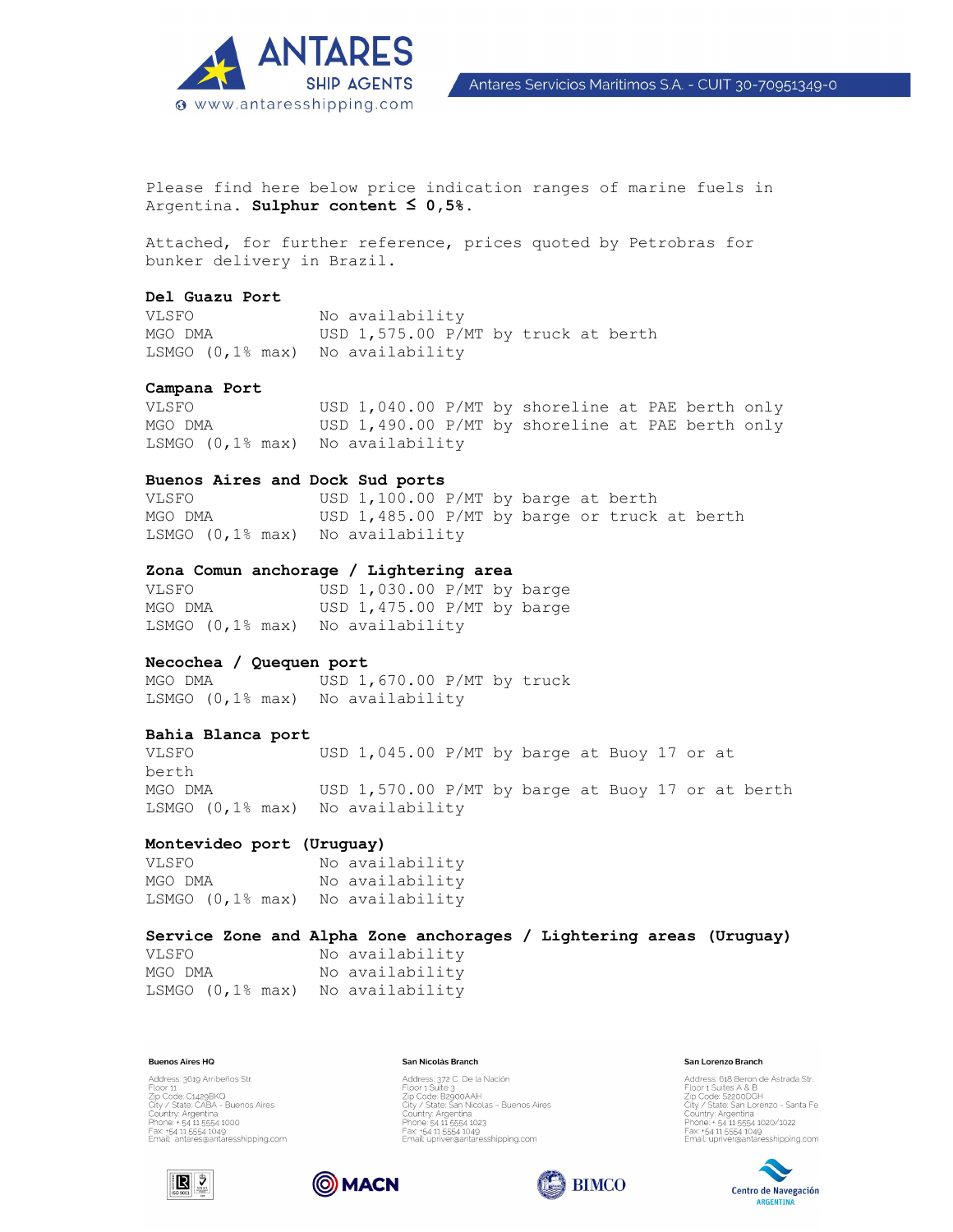

Visit our website www.antaresshipping.com to see or download the bunker, daily draft and line up reports, also find ports restrictions, descriptions and many more useful information. all reports since 2017 are available.

Please note these prices are ONLY indications, provided by physical suppliers in good faith.

### **Buenos Aires HQ**

Address: 3619 Arribeños Str. Address: 3619 Arribenos Str.<br>Floor 11<br>Zip Code: C1.429BK0<br>City / State: CABA - Buenos Aires<br>Country: Argentina<br>Panne: + 54 11.5554 1049<br>Frax: +54 11.5554 1049<br>Email: antares@antaresshipping.com





Address: 372 C De la Nación<br>Floor 1 Suite 3<br>Zip Code: B2900AAH<br>City / State San Nicolas – Buenos Aires<br>Country: Argentina<br>Phone: 54 11 5554 1049<br>Frax: +54 11 5554 1049<br>Email: upriver@antaresshipping.com

San Nicolás Branch



### **San Lorenzo Branch**

Address: 618 Beron de Astrada Str.<br>
Address: 618 Beron de Astrada Str.<br>
Zip Code: S2200DGH<br>
City / State San Lorenzo - Santa Fe<br>
Country. Argentina<br>
Phone. - 54 11 5554 1020/1022<br>
Frax. -54 11 5554 1029<br>
Email: upriver@ant